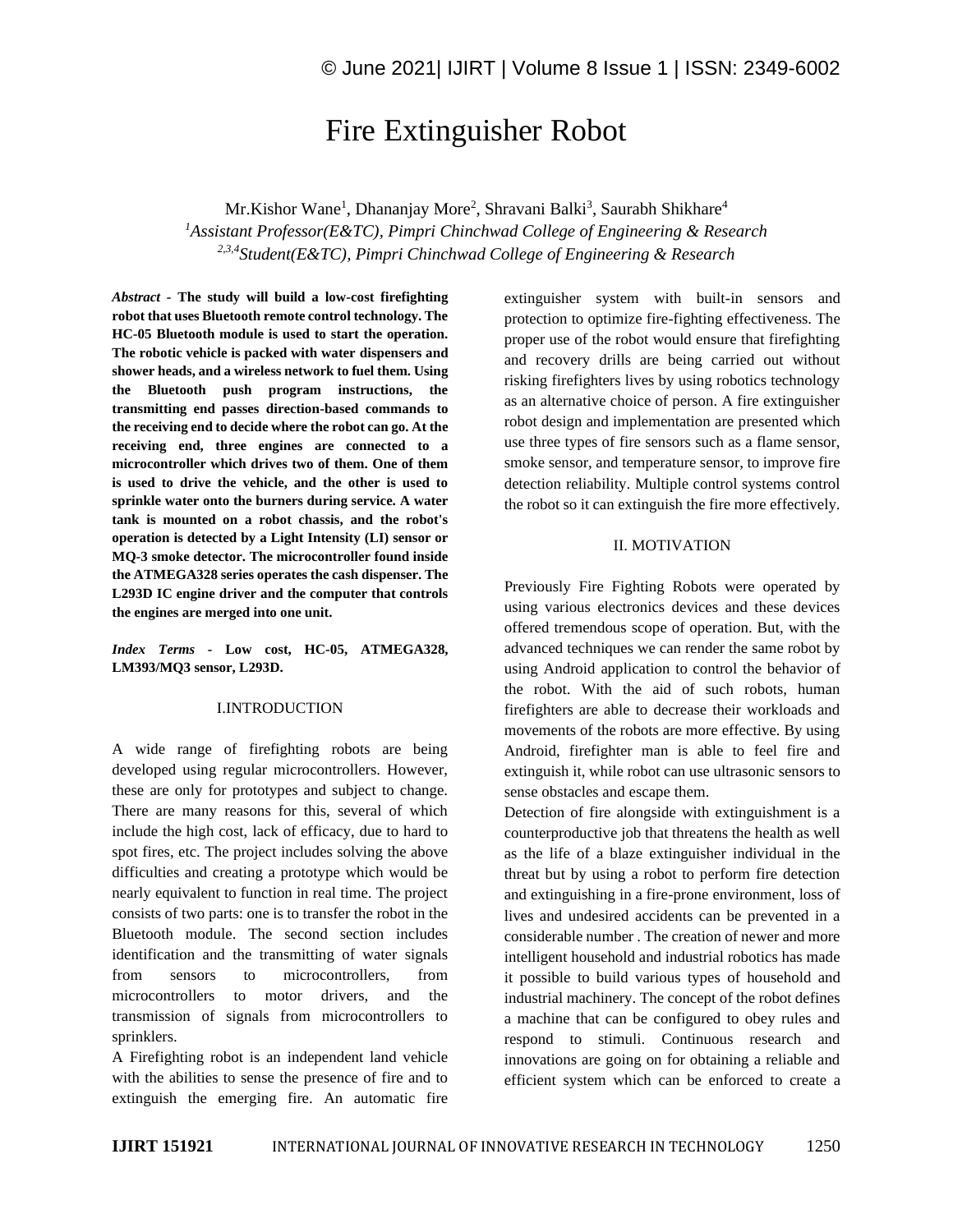firefighting robot to identify and extinguish the fire to lessen the risk of injuries to victims.

# III. LITERATURE SURVEY

1.Low Cost Bluetooth Controlled Fire Extinguisher Robot Using Light Intensity Sensor

The robot is to be built using Bluetooth technology. The HC-05 is used for this. A water vehicle is loaded with water and works via wireless communication. A smartphone is used to send commands to the receiver to power the robot. A engine and a water sprinkler are part of a three motor vehicle. A water tank is mounted on the robot body and its water pumping operation is sensed by a photodiode fire detection sensor. The microcontroller is powered by an ATMEGA328. An L293D drives the engines.

## 2. Fire Fighting Robot

Fire injuries are very frequent and often become impossible for firemen to save someone's life. It is not necessary to designate a human to watch constantly for accidental fire where the robot will do so. In such situations, however, firefighting robot comes in a frame. Robot can remotely sense a burn. This robots are particularly effective in industries where there is more risk of accidental combustion. The planned vehicle is capable of sensing and extinguishing fire presence automatically by means of a gas sensor and a temperature sensor. It requires gear motors and a motor driver to control the movement of a robot. The relay circuit is used to monitor the pump and when a fire is detected, it interacts with the microcontroller (Arduino UNO R3) through the Bluetooth module. The proposed robot is fitted with a water jet spray capable of sprinkling water. The sprinkler should be pushed in the appropriate direction. At the moment of going towards the source of fire, it may happen that certain obstacles will be met, and so there is an obstacle avoiding the capacity. It will have an Interface for arduino android service. Detects obstacles using ultrasonic sensors up to 80 m. Communication between the cell phone and the robot will take place via Bluetooth, which will have a GUI to monitor the movement of the robot. As mobile is attached to Bluetooth, first set the name of the module, baud rate. Bluetooth connectivity between smartphones and microcontrollers can be introduced. Android-controlled robotics can be conveniently used in daily life, such as in households, businesses, corporations, etc. Creation of Android applications in Android SDK Simple and cost-free.

# 3. Fire Fighting Robot Remotely Controlled By Android Application

If the fire is viewed at an early point, an immense amount of damage will be prevented. If the fire is noticed right in time, significant deprivation and absence of essential properties will be prevented. Because of their various change capabilities, the robotics industry has earned attention. A weighing unit and a fire extinguisher are part of the robot. Infrared (heat) sensors calculate the necessary distance and heat and make the extinguisher behave according to the atmosphere it perceives. In order to monitor the movement of the robot, we used a virtual Android app. And we use the Bluetooth module to connect with the controller and Android. The controller can be attached via the UART protocol to the Bluetooth module. Commands sent from the Android app provide commands for the robot's primary & secondary behavior.

4. Multiple Sensors Based Fire Extinguisher Robot Based on DTMF, Bluetooth and GSM Technology with Multiple Mode of Operation

In this study, a multi-sensor based fire extinguisher robot is built with knowledge about construction and function included in the research. The fire extinguisher robot can be created using various technologies such as DTMF, Bluetooth, GSM and GPS technology. The use of three separate flame sensors, temperature sensors, and smoke sensors assures utmost fire safety. The robot can be controlled by both a DTMF radio control system and a phone app and can be programmed to function in three distinct modes. The first mode, which can be triggered by the customer or the robot, lets the robot travel in full autonomy. The second mode is an auto-follow mode where the robot follows a black line drawn on the ground to sense fire, and the third mode is a manual mode where the robot is controlled and operated remotely.

# 5. A Novel Fire Extinguishing Robotic Vehicle Controlled by Android Application

The project exists to build a mobile robot that can be serviced remotely, controlled by Android. The robotic vehicle is fitted with a firefighting device that includes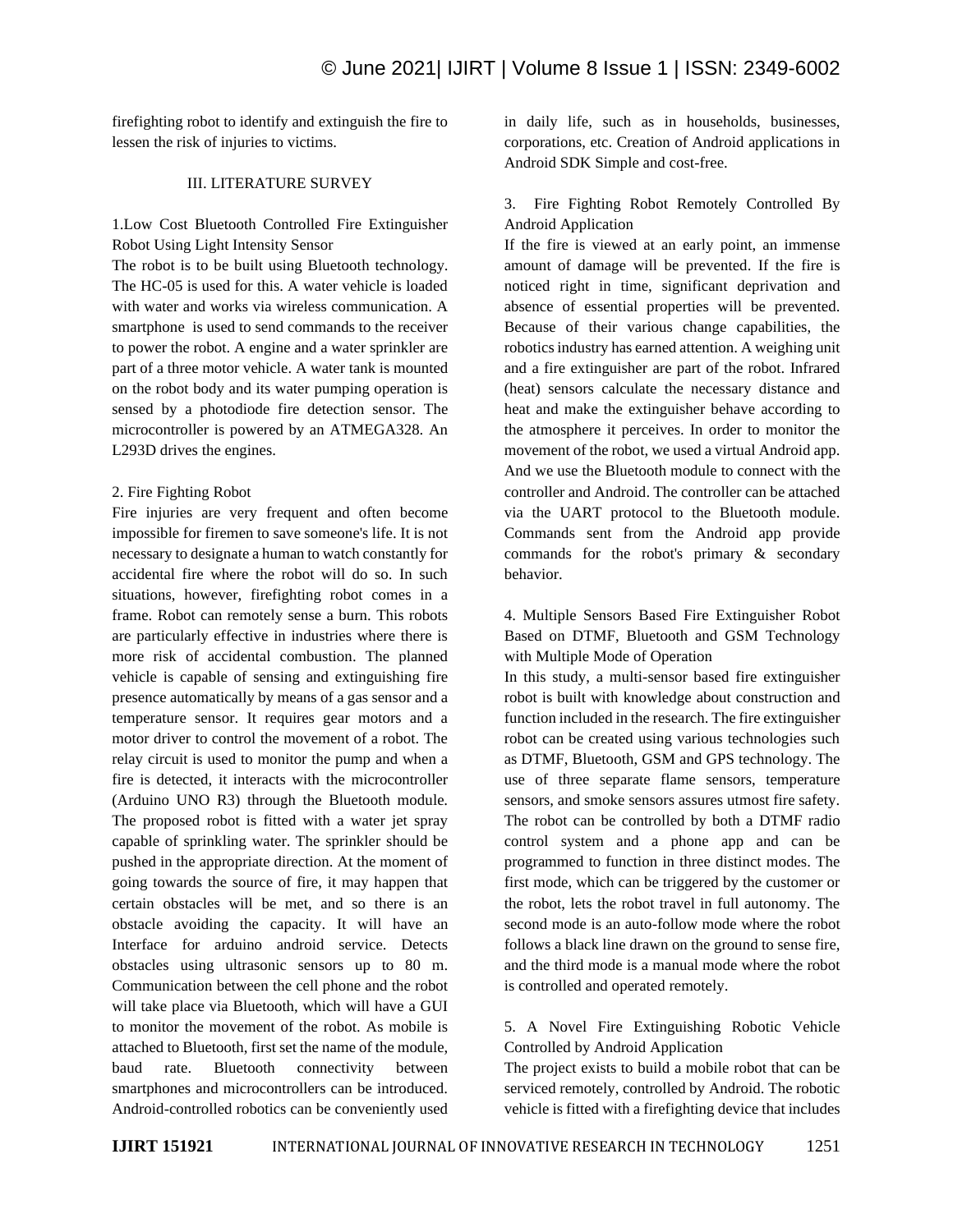a water dispenser and an extinguishing system. The ATMega-32 is used for the desired purpose. Remote service is provided by an Android-based Interface that is controlled from a smartphone or tablet. Touch Display Facility The framework is built using X-Machine, and Java elaborates on the framework's features. The android transmitter is used as a remote control and has a wide variety of benefits. It can be used to perform a wide range of jobs.

## IV. METHODOLOGY

The project is intended to develop an Android-based framework for firefighting robots. The fireman will configure the robot to execute orders via wireless messaging. Smart phones employ Bluetooth which allows firefighters to communicate. There are two fire alarms mounted in the smoke alarm. Light and heat are detected, and smoke is weighed by another. When a fire warning system goes off, the fire can not be extinguished. When the sprinkler is seen, the flow of water begins. The android software enables the microcontroller to transmit instructions to the Android, and the connection between the Android and the microcontroller consists of two engines.

## V. BLOCK DIAGRAM



Figure 1:Block Diagram of Fire Extinguisher Robot

## VI. BLOCK DIAGRAM EXPLAINATION

A wide range of firefighting robots are being designed using regular microcontrollers.

These are for prototypes only, though, and are subject to change. There are many reasons for this, several of which are: high costs, lack of performance, complicated design, lack of fire detection (which will be further discussed in the paper), etc. The project includes solving the above problems and creating a prototype that will be almost equivalent to working in real time. The project consists of several parts, one part of which is 1the Blutooth module controller and the other components are present. Identification and transmission of water signals from sensors to microcontrollers, from microcontrollers to motor controllers and transmission of signals from microcontrollers to sprinklers is part of the second segment. The project focuses mainly on the cost, so that the first step in moving the vehicle is carried out using Bluetooth. Based on the prototype, we would use a real-time Bluetooth range booster that is costeffective and highly compliant with device signals or some other IR signals or RF signal control. In order to maintain successful communication, which is very necessary for this programme, it must be in line of sight by way of IR signaling, when it is carried out in emergency situations, or it can lead to the loss of human life and financial loss. We can then presume that the use of the Bluetooth module is right, taking all of these into consideration. Using any of the tablets, an android phone is used here, and the availability of Bluetooth enabling software gives you an additional benefit. The strength should be achieved. Here, we used the IOP-specific Bluetooth program for prototype purposes. Fire detection and how it is achieved and the possible types of detectors that it uses are discussed in the second section. Blaze Detector 2. Smoke Detector 2. Heat Detector 3. Strength meter for lighting. The light intensity detector is used in the project, taking into account all aspects, including low cost, fast sampling time and automated detection. For eg, smoke detectors appear to work well only if the smoke flow is perpendicular to the detector. There are disadvantages involved with any form of detector. While there are many pitfalls involved with the use of these types of detection techniques, temperature detection is the best possible. The Light Intensity Detector is the most applicable solution to the cost factor. The fire alarm just requires the sight line to function. To start the generator, the sensed pulses are sent to the microcontroller, which then processes the signals and switches to the IC driver. This mechanism will appear before the detector can see a line of fire range.